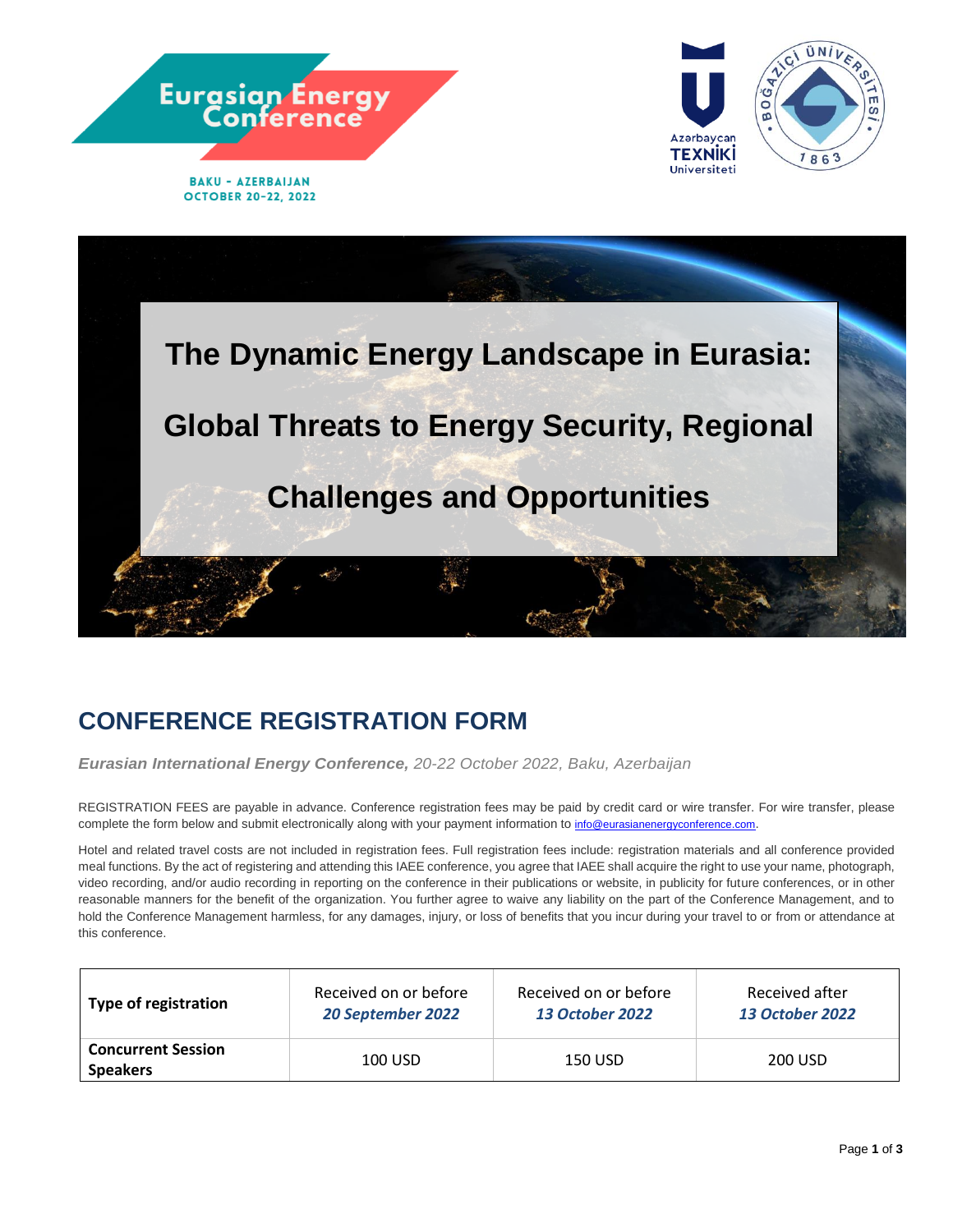



#### **METHOD OF PAYMENT**

| Register and pay via Mail Order:                                                                                                                                                                                                     |  |  |  |  |  |
|--------------------------------------------------------------------------------------------------------------------------------------------------------------------------------------------------------------------------------------|--|--|--|--|--|
| Credit Card: UVisa <sub>Master</sub> Card  □ American Express                                                                                                                                                                        |  |  |  |  |  |
|                                                                                                                                                                                                                                      |  |  |  |  |  |
|                                                                                                                                                                                                                                      |  |  |  |  |  |
| Signature: <u>contract and contract and contract and contract and contract and contract and contract and contract and contract and contract and contract and contract and contract and contract and contract and contract and co</u> |  |  |  |  |  |
|                                                                                                                                                                                                                                      |  |  |  |  |  |
| Register and pay via Wire Transfer:                                                                                                                                                                                                  |  |  |  |  |  |

# USD Bank Account:

| Beneficiary   | : CECE Yonetim Organizasyon        |  |  |
|---------------|------------------------------------|--|--|
| <b>Bank</b>   | : Is Bank (Türkiye İş Bankası)     |  |  |
| <b>Branch</b> | : 1067 - Etiler/Istanbul Branch    |  |  |
| Swift Code    | : ISBKTRIS                         |  |  |
| <b>IBAN</b>   | : TR87 0006 4000 0021 0673 4340 33 |  |  |

## **REGISTRATION INFORMATION**

| Name:                                                                                                                                                                                                                          | First/Given Name for Badge |  | Last Name/Surname |  |
|--------------------------------------------------------------------------------------------------------------------------------------------------------------------------------------------------------------------------------|----------------------------|--|-------------------|--|
|                                                                                                                                                                                                                                |                            |  |                   |  |
|                                                                                                                                                                                                                                |                            |  |                   |  |
|                                                                                                                                                                                                                                |                            |  |                   |  |
|                                                                                                                                                                                                                                |                            |  | Zip/PostalCode:   |  |
| Telephone: Management Control of the Control of the Control of the Control of the Control of the Control of the Control of the Control of the Control of the Control of the Control of the Control of the Control of the Contr |                            |  |                   |  |
|                                                                                                                                                                                                                                |                            |  |                   |  |
| Guest's Name (for Badge), if any and if paidabove_______________________________                                                                                                                                               |                            |  |                   |  |

#### **GENERAL DATA PROTECTION REGULATION**

In order to process your conference registration, it is necessary for us to store your personally identifiable data. This information includes your name, physical address, and contact information (email address, phone number, fax). This information is used for the purpose of maintaining your registration to the IAEE Eurasian Conference. We provide your name and address to the conference hotel for the purpose of reservation confirmation only. IAEE will never sell your information to third parties.

#### **I understand and consent to the processing of my data.**

*\* The consent is granted to continue registration.*